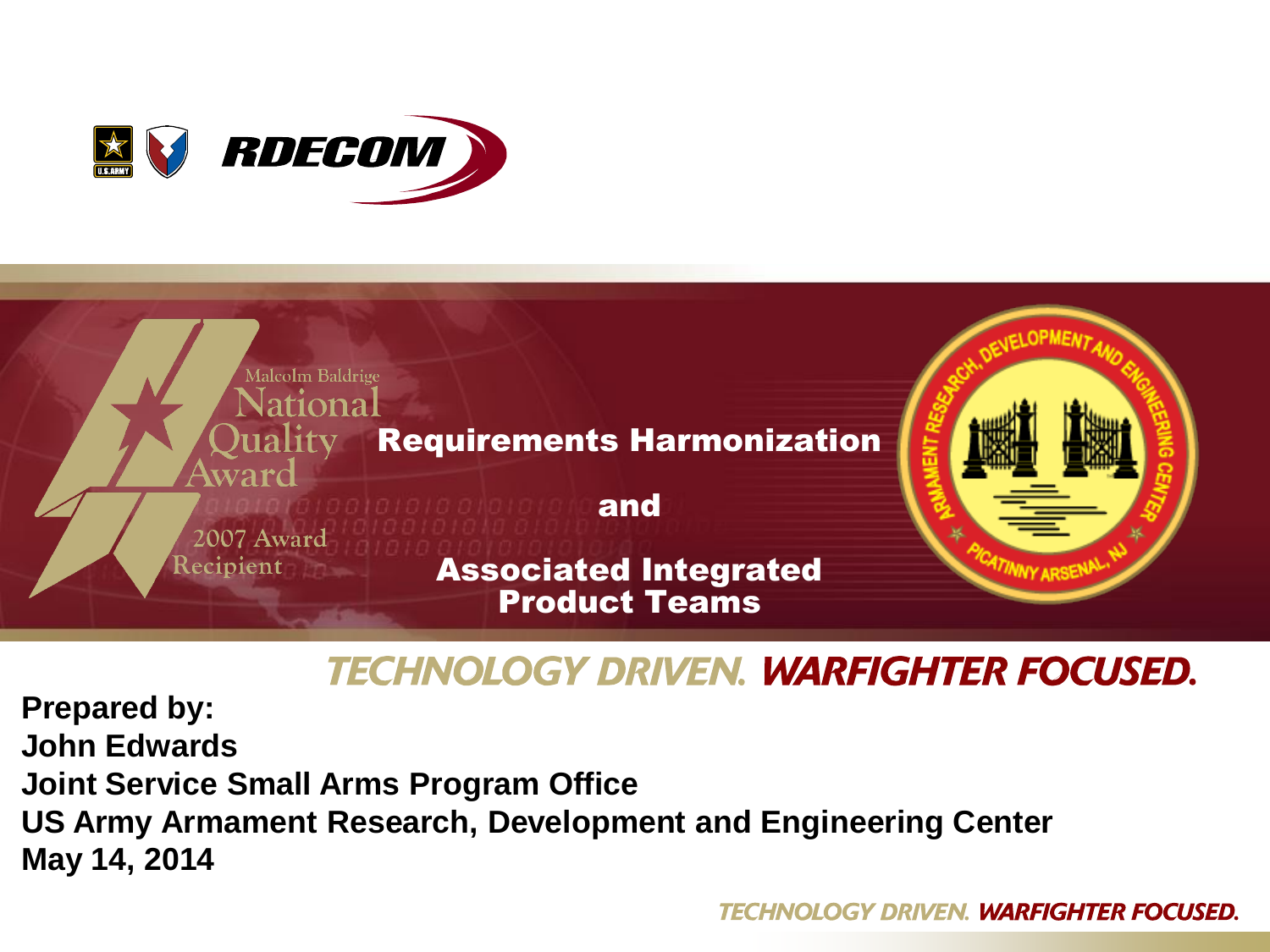





- What is JSSARI?
- Requirements Harmonization
	- What and Where to Harmonize
	- "Horse" trading
- Associated IPTs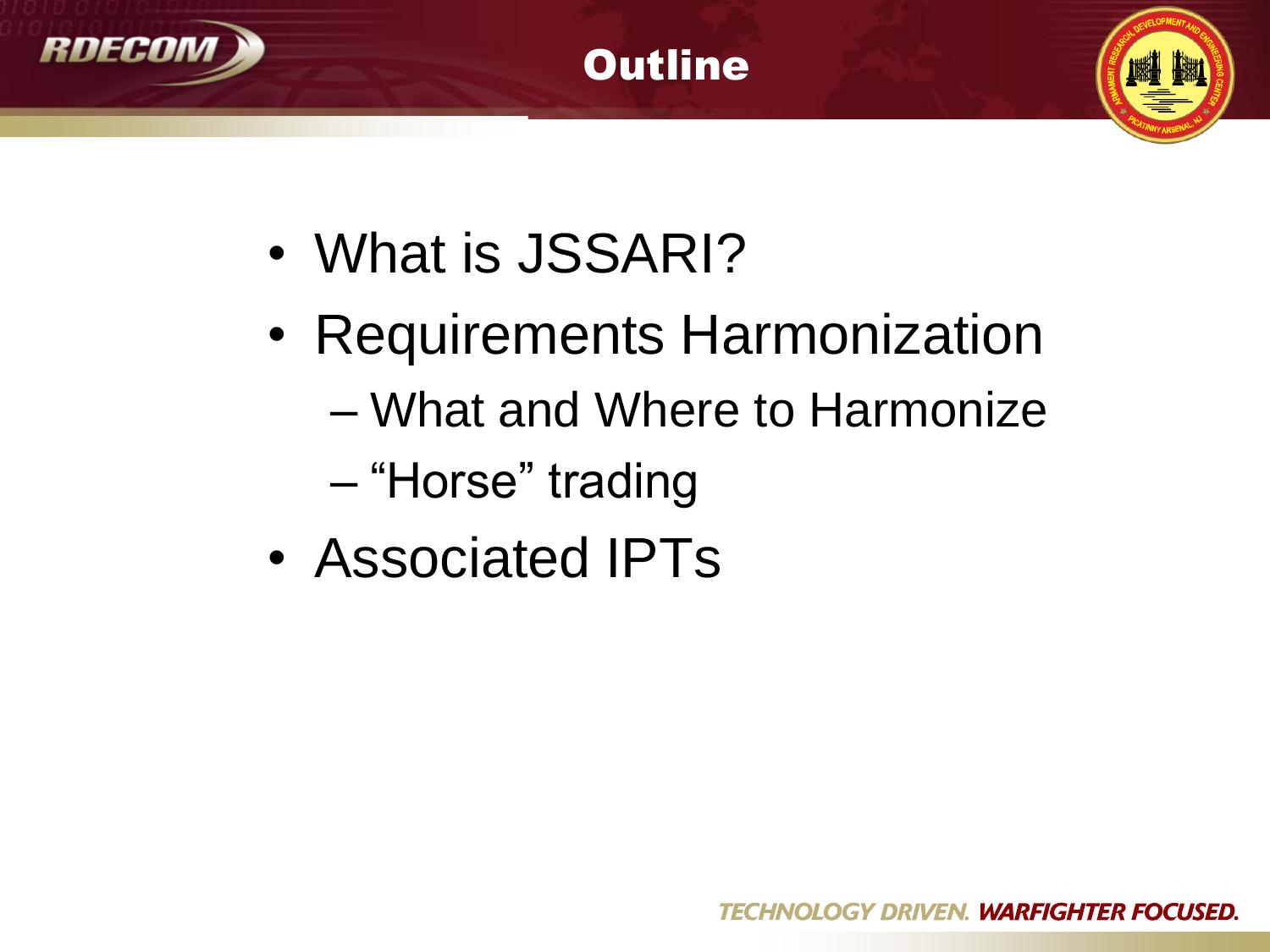

Joint Service Small Arms Requirements Integration Charter



Joint Service Small Arms Requirements Integration Working Group (JSSARI) purpose:

- Assure Services' Small Arms Systems Capabilities Developments are coordinated and harmonized at the Service Combat Developers level.
- Review and coordinate all Small Arms Systems related Joint Capabilities Integration and Development System Documents.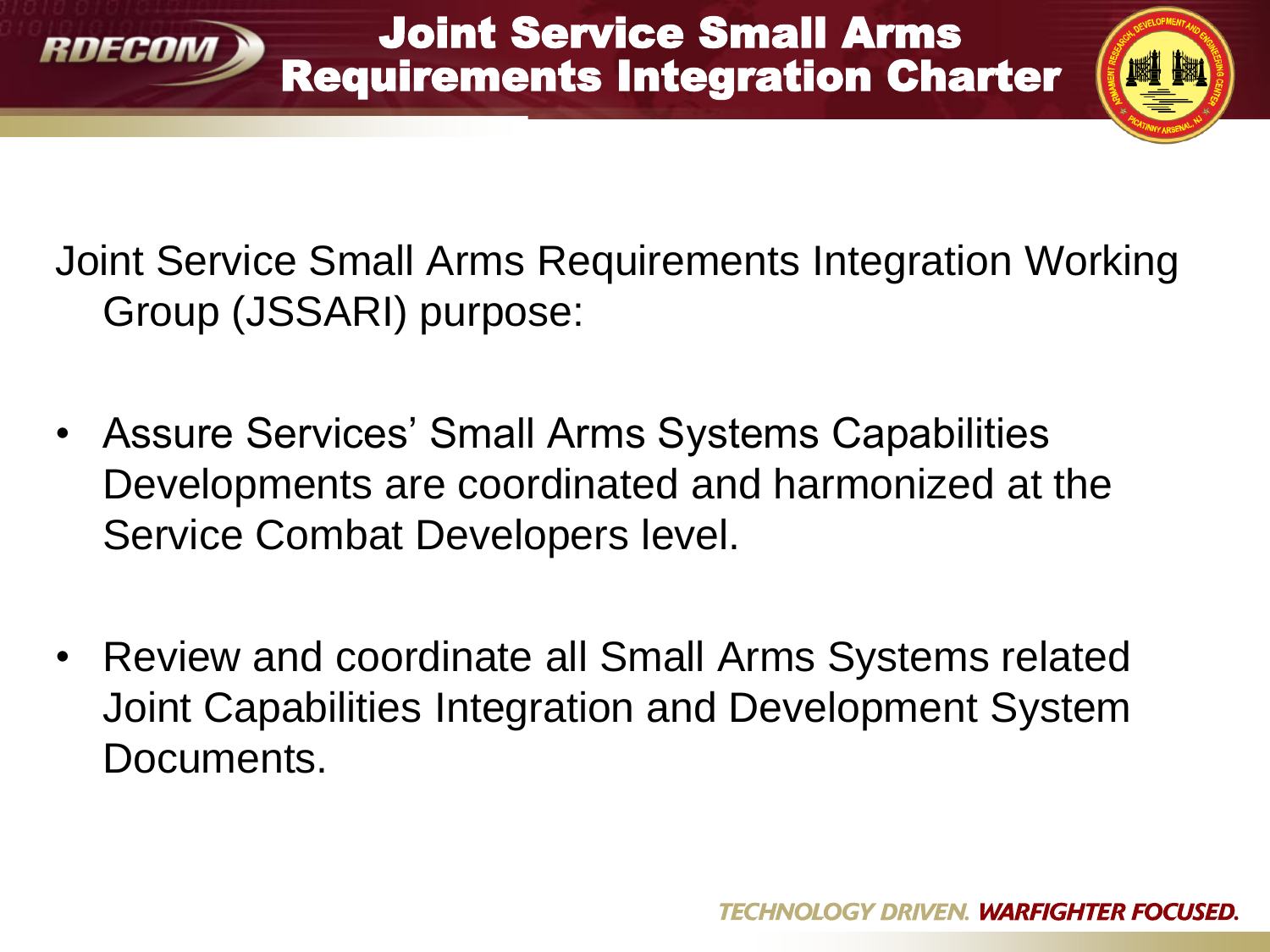

*Charter updated May 2013*

**RDECOM** 

### Where *S* JSSARI located? *Where's JSSARI located?*

#### *JSSAST Mission and Structure*Chartered in 1978 **Funding** OSD AT&L **ASA(ALT) R&T Charter** ASA AT&L, AAE **AMC-RDECOM** Updated 2004 **ARDEC** AMC - RDECOM Joint Service Small Arms Synchronization Team (JSSAST) Chairman COL S.Turner(ARDEC) Army: COL D. Goldthorpe (USA MCOE) **Meets** Marines: Mr. J. Buckley (MCDC) **Semiannually** Air Force: Col P. Scholl (HQ AFSFC) Navy: CAPT E. Weeldreyer (OPNAV) Coast Guard: CAPT E. Giese (HQ USCG) SOCOM: COL J. Capobianco (PEO SOF Warrior) *Associates:* Army PMSW: COL S. Armstrong (PEO Soldier) JNLWD: Mr. K. Swenson (JNLWD) **JSSAP** Army PM MAS Mr. T. Coradeschi (PEO Ammunition) **Office** Army PM SSL Mr. W. Thomka (PEO Soldier) ONR Mr. D. Simons (Firepower) ARL Mr. M. Zoltoski (Army Research Lab) NVESD Mr. D. Randall (Associate Director) Navy PMSA Mr. B. Reese (NAVSEA) ARDEC Mr. J. Pelino (ODOT) Joint Service Small Arms Defense Ordnance Technology Requirements Integration Consortium and National Labs (JSSARI)

Joint Service Small Arms Program (JSSAP) Mission

- Intensive management of the DoD small arms tech base
- Harmonization of requirements and testing
- Transition to Programs of Record
- Long range plans and strategies
- Influence of International Small Arms Activities



**Distribution State** nt A: Approved for Public Release; Distribution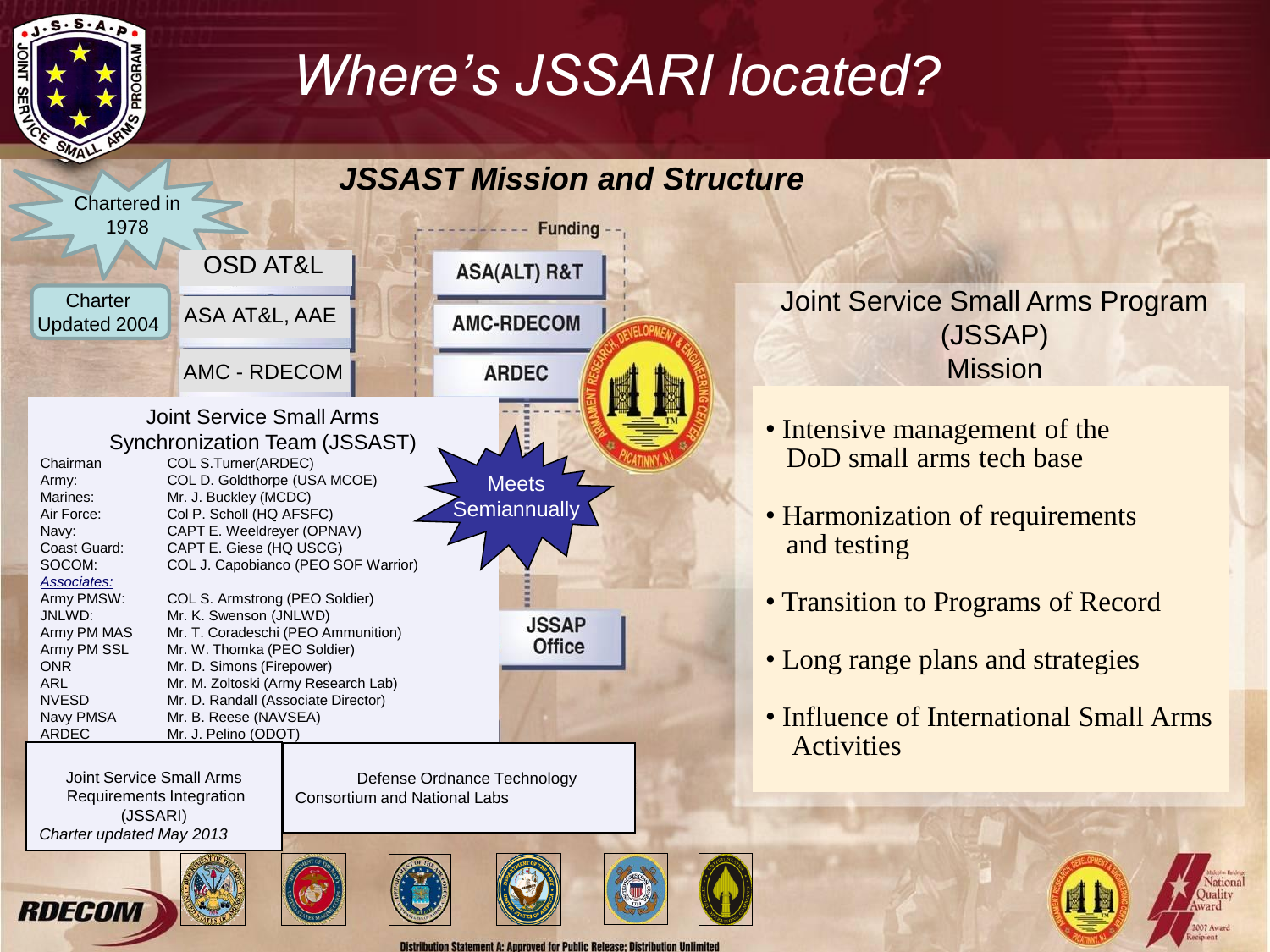



## Responsibilities: Review and Update

- Joint Functional Area Analysis,
- **Joint Function Need Analysis**
- **Joint Functional Solution Assessment**
- **Service threat statements to the maximum extent** possible for inclusion in the Functional Area Analysis.
- Examine emerging technologies for potential operational relevance and assist in new-start program formulations.
- Where joint requirements are not feasible, combat developers shall coordinate to harmonize service requirements.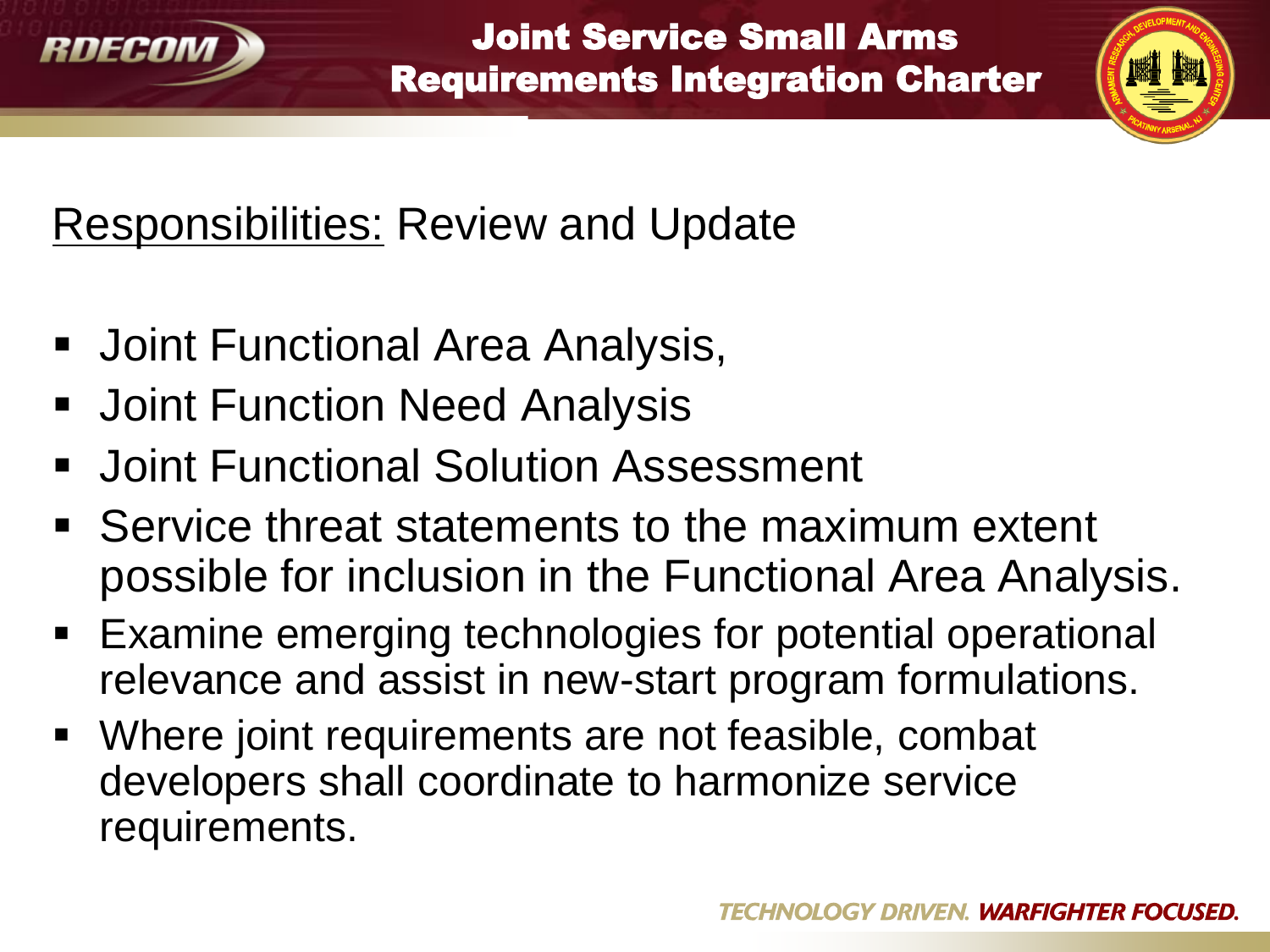

#### Requirements Systems



|                | <b>USA</b>  | <b>USAF</b> | <b>USMC</b> | <b>USN</b>  | <b>USCG</b> | <b>USSOCOM</b> |
|----------------|-------------|-------------|-------------|-------------|-------------|----------------|
| <b>Joint</b>   | <b>KMDS</b> | KMDS        | <b>KMDS</b> | <b>KMDS</b> |             | <b>KMDS</b>    |
| <b>Service</b> | <b>CAMS</b> |             | <b>MCAT</b> |             |             | Special        |
| Individual     |             |             |             |             |             |                |

KMDS - Knowledge Management Decision Support; OSD Joint MCATS - Marine Corp Action and Tracking System CAMS - Capabilities Automated Management System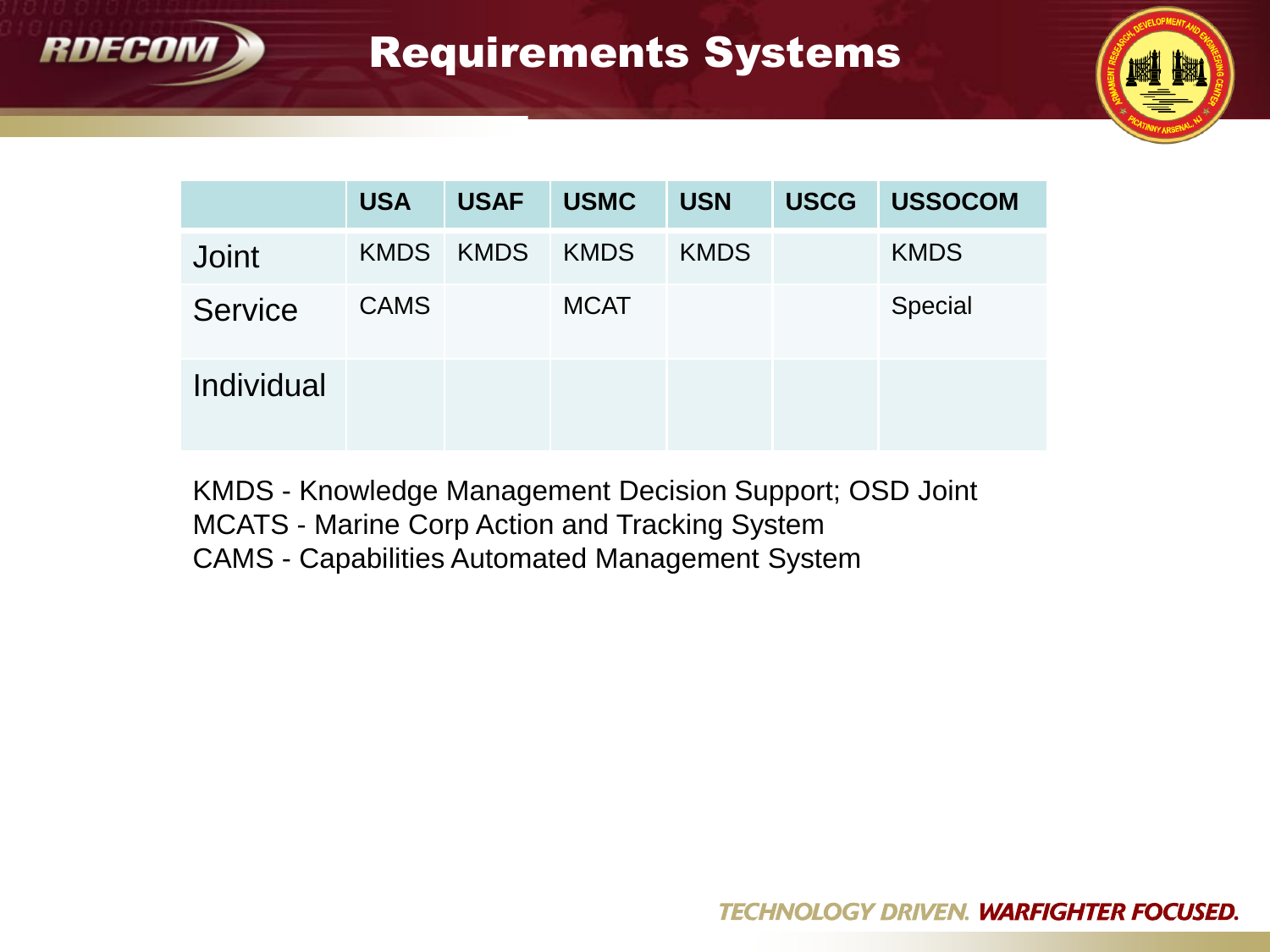

#### Capabilities-Based Planning

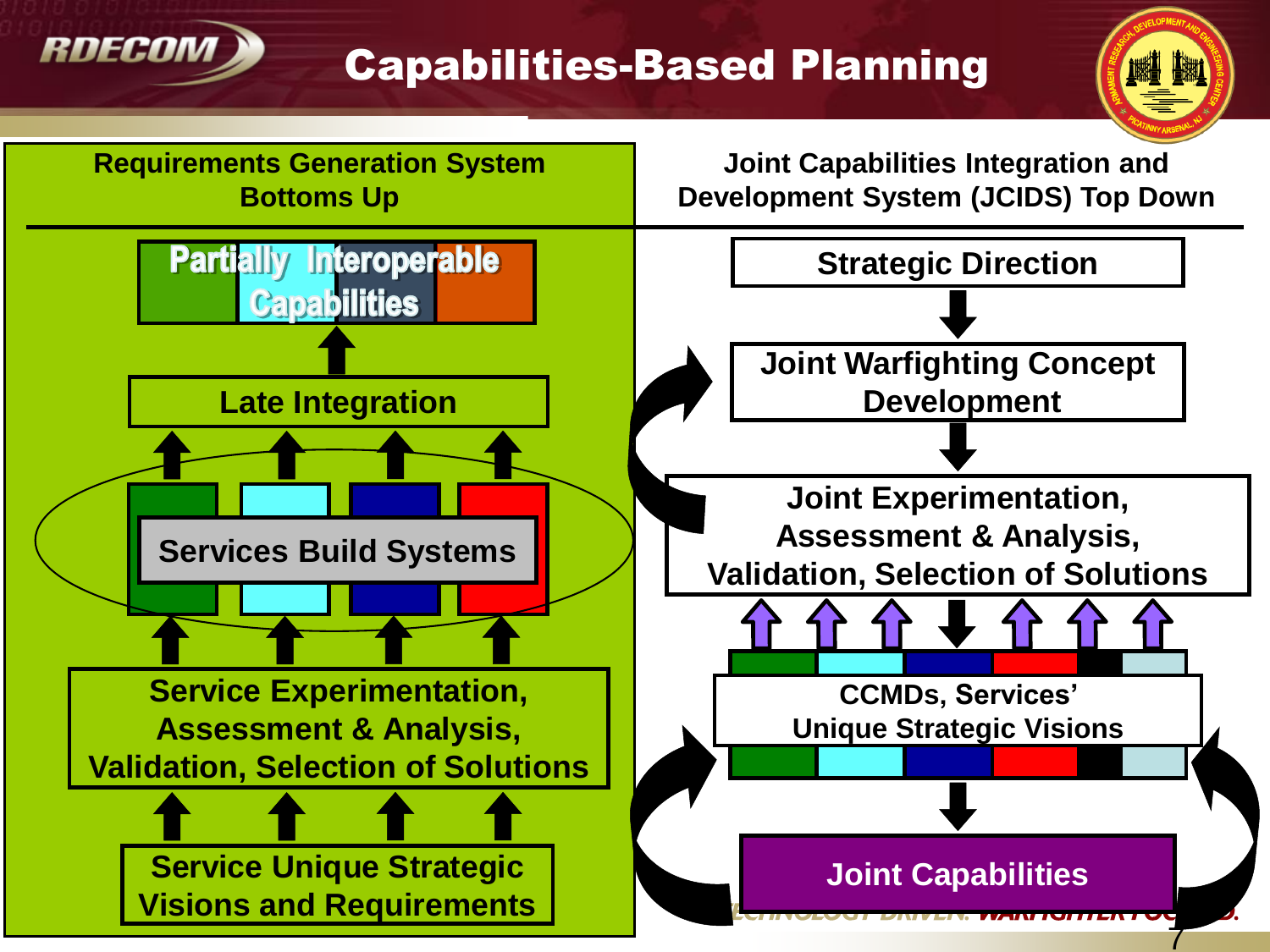#### Joint Service Small Arms Requirements Integration (JSSARI)





•Consists of Services Action Officers for **Capabilities** 

**RDECOM** 

•Semi – Annual Meeting and monthly webportals •Chartered under Joint Service Small Arms Synchronization Team JSSARI Webportal Schedule  $\sqrt{$ Dec 12, 2013  $\checkmark$ Jan 23, 2014 - OIPTS

 $\checkmark$ Feb 27, 2014

 $\sqrt{4}$ pr 17, 2014

 $\checkmark$  Mar 19-20, 2014 (Meeting)

#### •**JSSARI Process**

•**Review/develop all warfighter lethality capability documents** •**Shared Experiences (Lessons Learned, Operational Experiments, Information/Hardware) across Services** •**NGIC - JSSARI annual Threat Brief** •**JSSAP Tech Base Charts review approval** •**Six Sigma JSSARI prioritization** •**Pre-approval of all JSSAST agenda actions to include Decision documents.**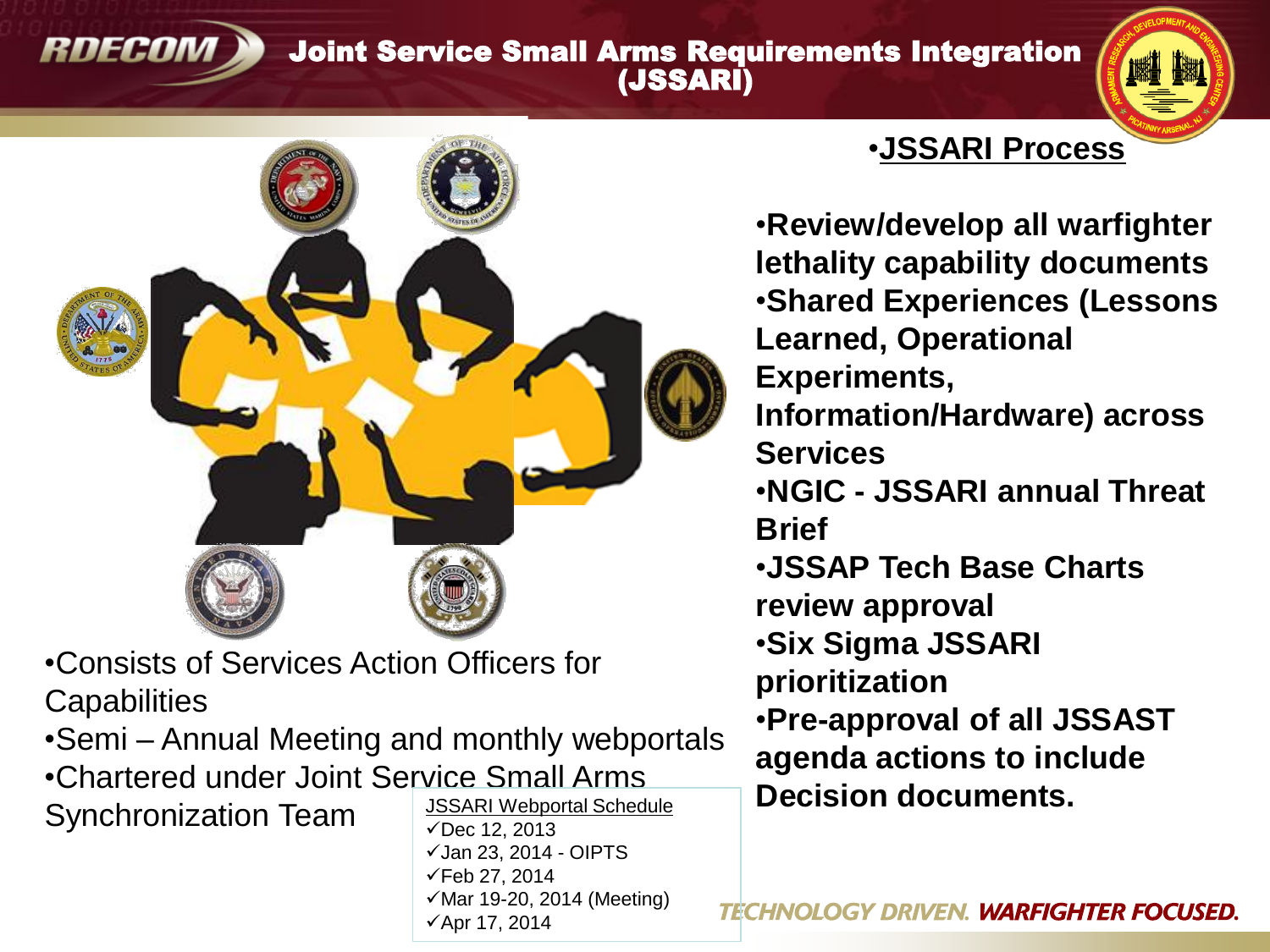



- **Joint Advanced Weaponized Sensor System (JAWSS)**
- **Joint Small Arms Barrel Technology (JSABT)**
- **Joint Small Arms Signature Suppression (JSASS)**
- **Modular Handgun Systems USERs**

Purpose: Coordinate current, planned & future technology efforts across Joint Service S&T, combat development and materiel development organizations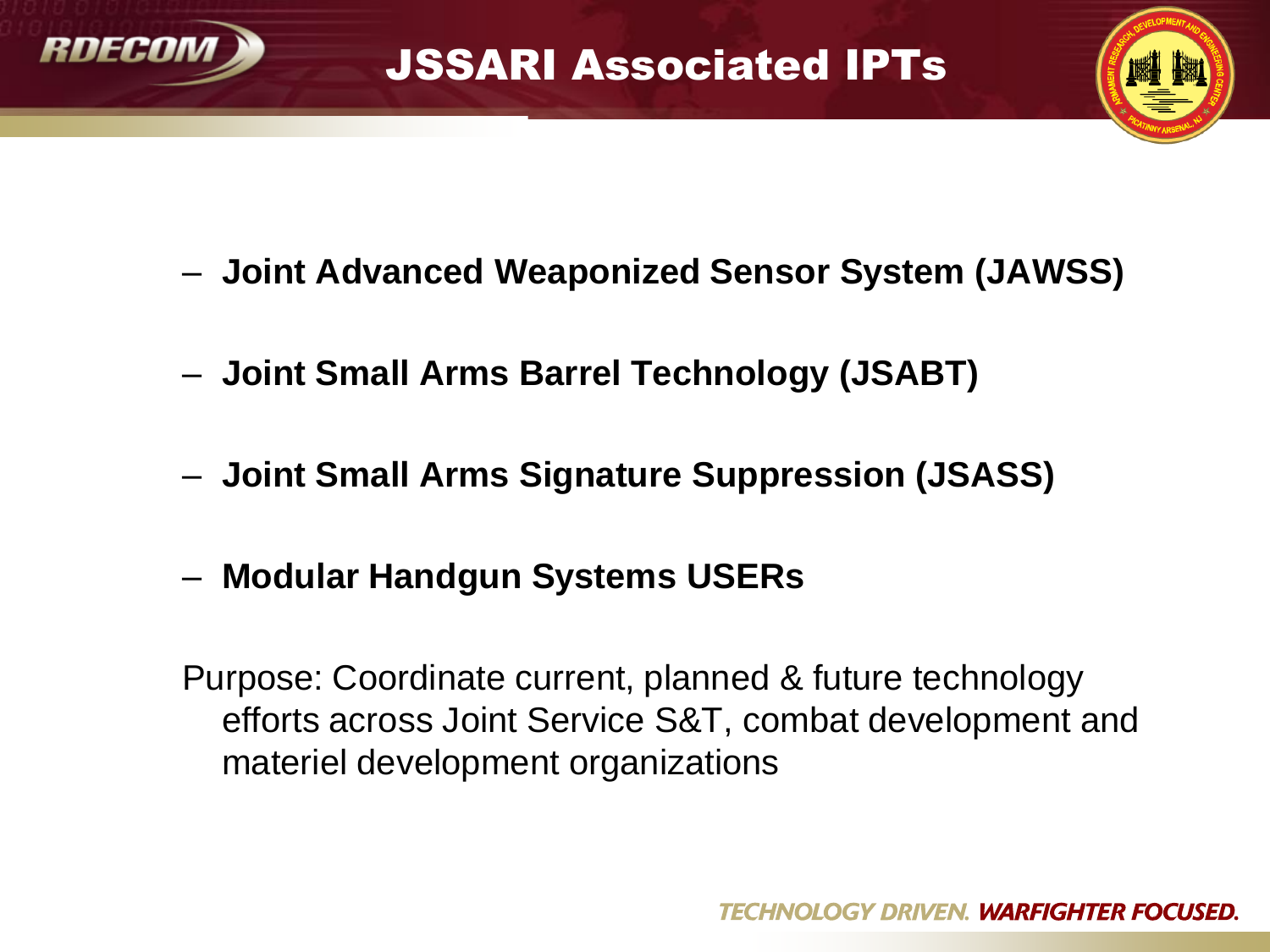



 **Joint Advanced Weaponized Sensor System (JAWSS)** focuses on remote weapon station technologies such as sensors, automation, and networking; also investigates application of RWS across multiple platforms, i.e. boats, HMMWVs

 **Joint Small Arms Barrel Technology (JSABT)** focuses on identifying new and unique barrel materials, processes, and manufacturing to improve overall cost and performance of small arms weapon systems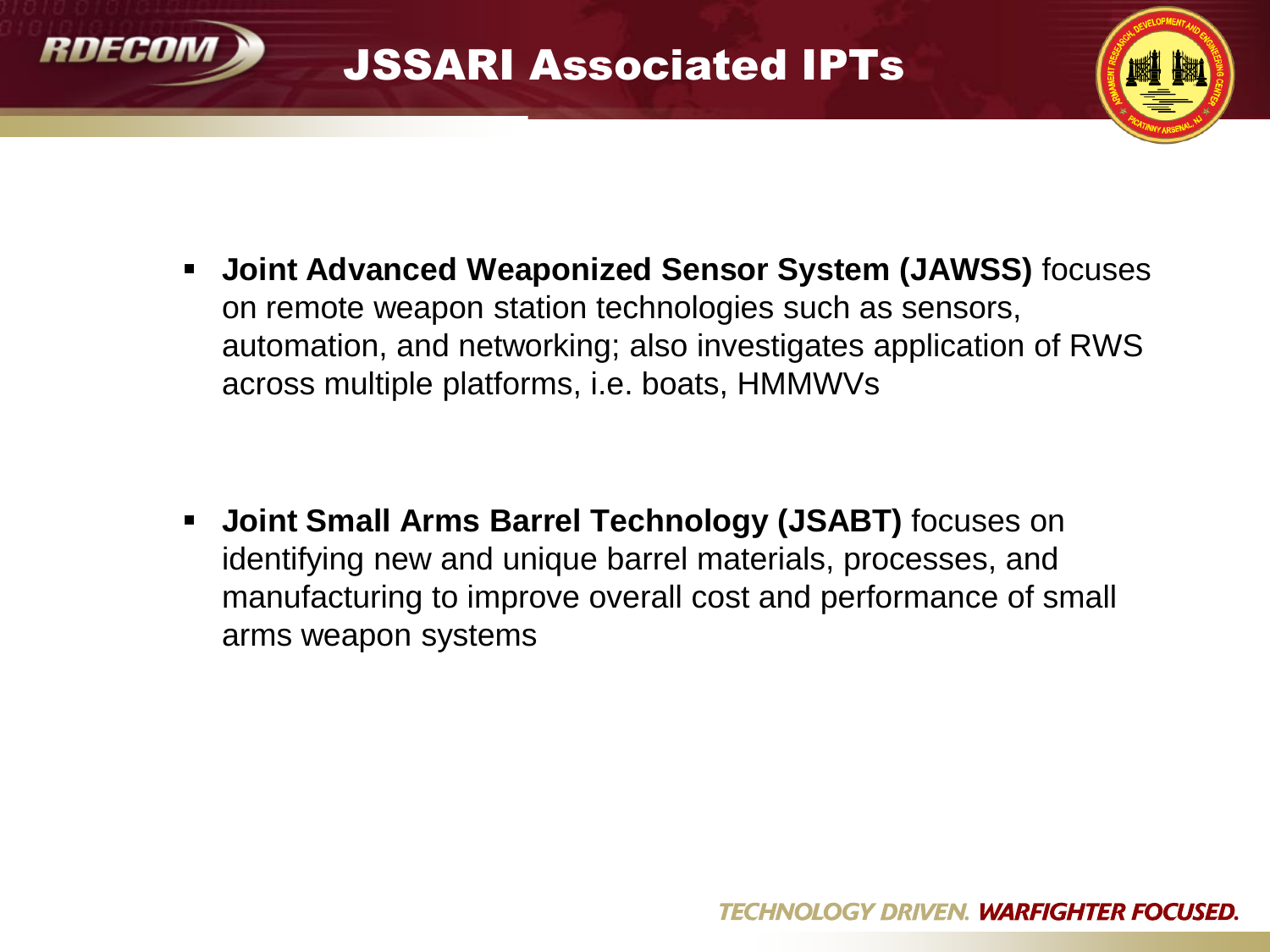

### JSSARI Associated IPTs



- **Joint Small Arms Signature Suppression (JSASS)** focuses on all aspects of reducing a weapon's signature from flash and audible signature to thermal signature of the paint
- **Modular Handgun Systems USERs** focus on Services Combat Developers' positions for the USAF Modular Handgun System CPD also adopted by the US Army and under consideration by other Services.